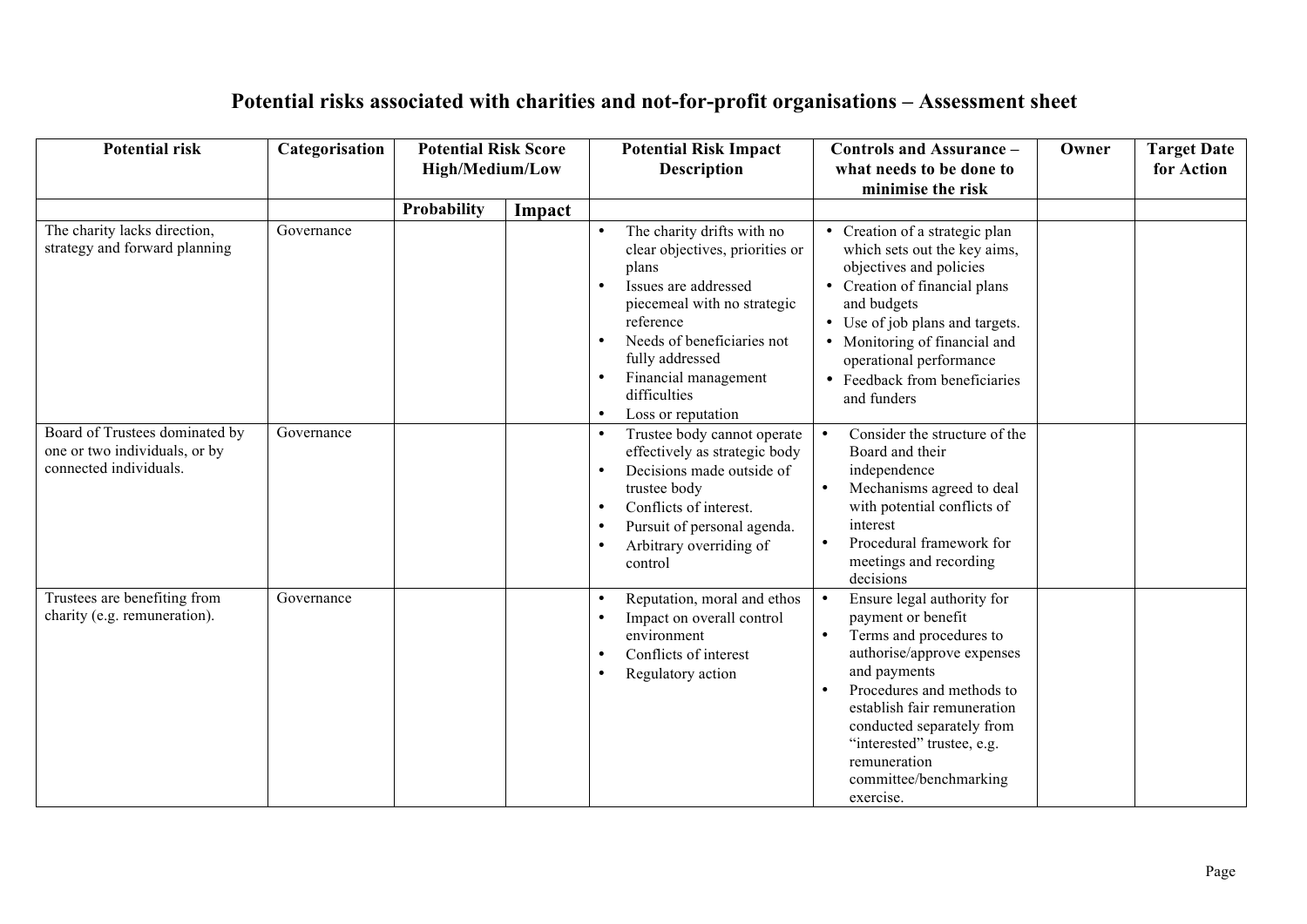| <b>Potential risk</b>                                                                    | Categorisation | <b>Potential Risk Score</b><br><b>High/Medium/Low</b> |        |                                                                                                                                                                                                                                                                         |                                                                                                                                                                                                                                       | <b>Potential Risk Impact</b><br><b>Description</b> | Controls and Assurance -<br>what needs to be done to<br>minimise the risk | Owner | <b>Target Date</b><br>for Action |
|------------------------------------------------------------------------------------------|----------------|-------------------------------------------------------|--------|-------------------------------------------------------------------------------------------------------------------------------------------------------------------------------------------------------------------------------------------------------------------------|---------------------------------------------------------------------------------------------------------------------------------------------------------------------------------------------------------------------------------------|----------------------------------------------------|---------------------------------------------------------------------------|-------|----------------------------------|
|                                                                                          |                | Probability                                           | Impact |                                                                                                                                                                                                                                                                         |                                                                                                                                                                                                                                       |                                                    |                                                                           |       |                                  |
| Conflicts of interest                                                                    | Governance     |                                                       |        | Charity unable to pursue its<br>own interests and agenda<br>Decisions may not be based<br>on relevant considerations<br>Impact on reputation                                                                                                                            | Understanding of trust law<br>Protocol for disclosure of<br>potential conflicts of interest<br>Procedures for standing<br>down on certain decisions                                                                                   |                                                    |                                                                           |       |                                  |
| Organisational structure                                                                 | Governance     |                                                       |        | Lack of information flow<br>and poor decision-making<br>procedures<br>Remoteness from<br>operational activities.<br>Uncertainty as to roles and<br>duties<br>Decisions made at<br>inappropriate level or<br>excessive bureaucracy                                       | Organisation chart and clear<br>understanding of roles and<br>duties<br>Delegation and monitoring<br>consistent with good<br>practice and constitutional<br>or legal requirements<br>Review of structure and<br>constitutional change |                                                    |                                                                           |       |                                  |
| Activities potentially outside<br>objects, powers or terms of gift<br>(restricted funds) | Governance     |                                                       |        | Loss of funds available for<br>beneficiary class<br>Liabilities to repay funders.<br>Loss of funder confidence.<br>Potential breach of trust and<br>regulatory action<br>Loss of beneficiary<br>confidence.<br>Taxation implications (if<br>non-qualifying expenditure) | Protocol for reviewing new<br>projects to ensure<br>consistency with objects,<br>powers and terms of funding<br>Financial systems to<br>identify restricted funds and<br>their application                                            |                                                    |                                                                           |       |                                  |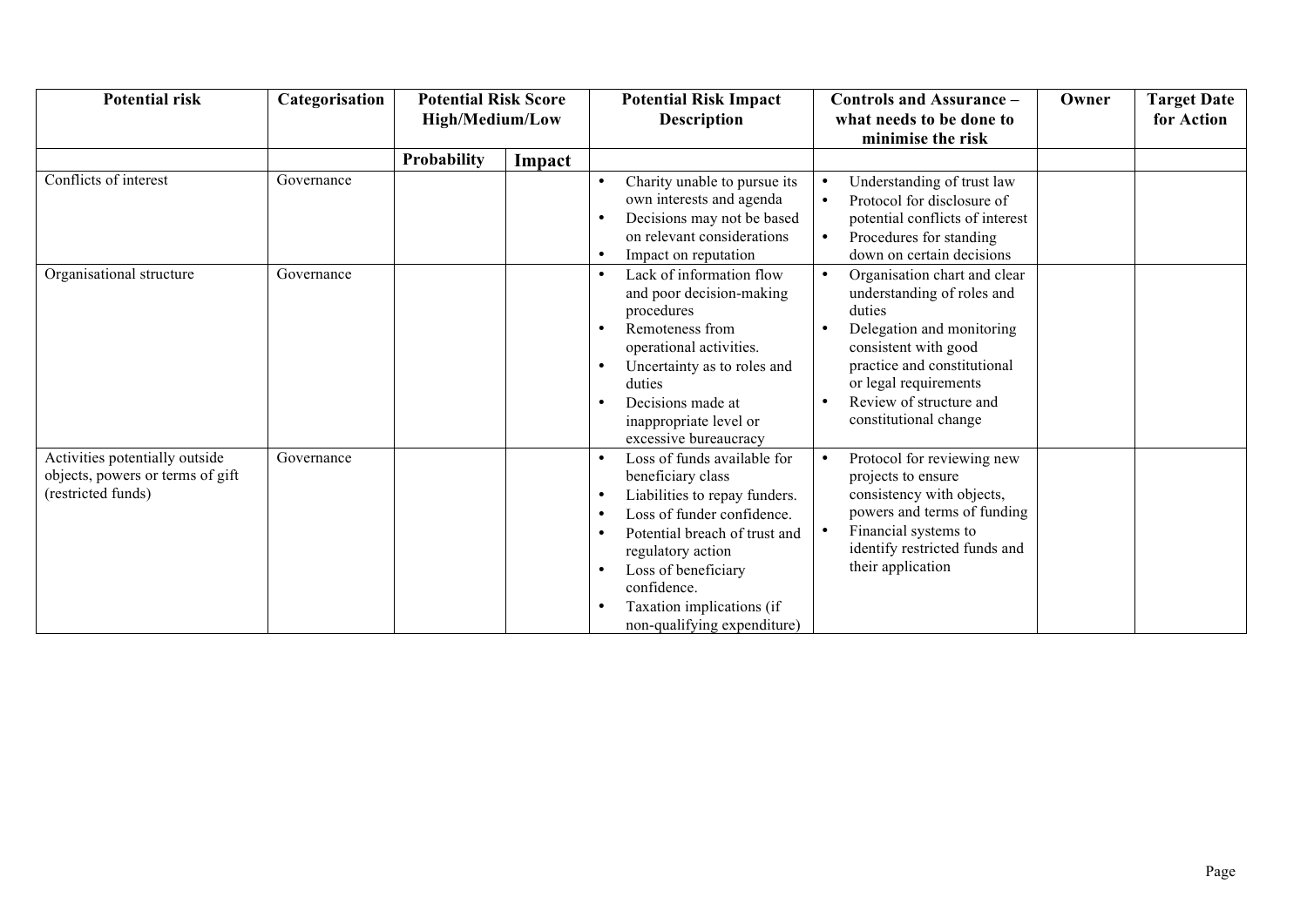| <b>Potential risk</b>                                          | Categorisation | <b>Potential Risk Score</b><br><b>High/Medium/Low</b> |        | <b>Potential Risk Impact</b><br><b>Description</b> |                                                                                                                                                                             | Controls and Assurance -<br>what needs to be done to<br>minimise the risk                                                                                                                                                                                                                                        | Owner | <b>Target Date</b><br>for Action |
|----------------------------------------------------------------|----------------|-------------------------------------------------------|--------|----------------------------------------------------|-----------------------------------------------------------------------------------------------------------------------------------------------------------------------------|------------------------------------------------------------------------------------------------------------------------------------------------------------------------------------------------------------------------------------------------------------------------------------------------------------------|-------|----------------------------------|
|                                                                |                | Probability                                           | Impact |                                                    |                                                                                                                                                                             |                                                                                                                                                                                                                                                                                                                  |       |                                  |
| Reporting to trustees (accuracy,<br>timeliness and relevance). | Governance     |                                                       |        | $\bullet$                                          | Inadequate information<br>resulting in poor quality<br>decision-making<br>Failure of Board to fulfil its<br>control functions.<br>Board becomes remote and<br>ill-informed. | Proper strategic planning,<br>objective setting and<br>budgeting processes.<br>Timely and accurate project<br>reporting.<br>Timely and accurate<br>financial reporting.<br>Proper project assessment<br>$\bullet$<br>and authorisation<br>procedures.<br>Regular contact between<br>trustees and their managers. |       |                                  |
| Project or service development                                 | Operational    |                                                       |        |                                                    | Compatibility with objects,<br>plans and priorities<br>Funding and financial<br>viability<br>Project viability<br>Skills availability                                       | Project appraisal and<br>costing procedures.<br>Authorisation procedures.<br>Monitoring and reporting<br>procedures.                                                                                                                                                                                             |       |                                  |
| Suppliers, dependency, bargaining<br>power                     | Operational    |                                                       |        | $\bullet$                                          | Dependency on key supplier<br>Lack of supplier to meet key<br>operational objectives.<br>Non-competitive pricing/<br>quotes.<br>Insufficient buying power.                  | Use of competitive<br>tendering for larger<br>contacts.<br>Procedures for obtaining<br>quotations.<br>Authorised suppliers'<br>listing.<br>Monitoring of<br>quality/timeliness of<br>provision.<br>Use of service level<br>agreements.<br>Use of buying consortia.                                               |       |                                  |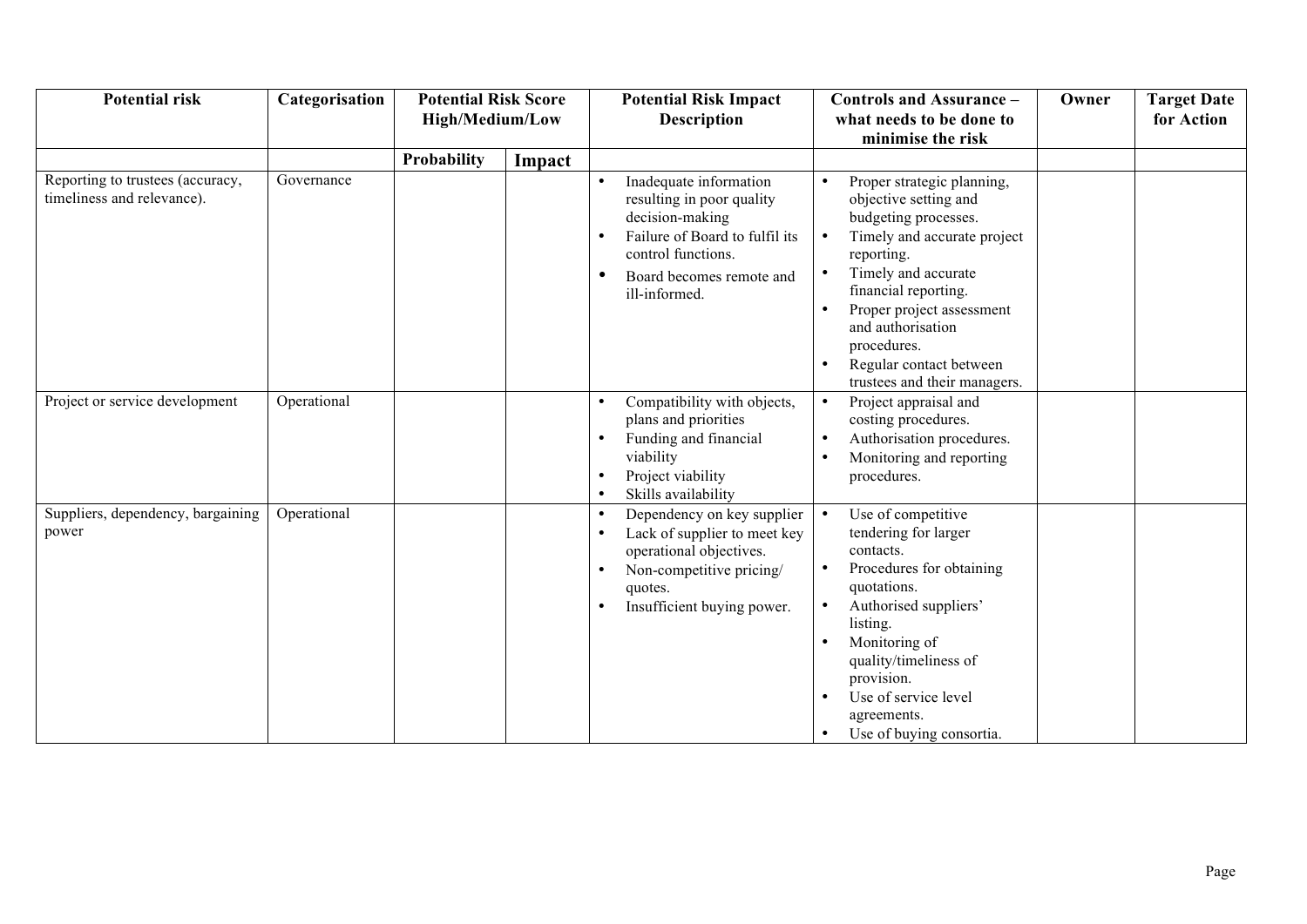| <b>Potential risk</b>          | Categorisation | <b>Potential Risk Score</b><br><b>High/Medium/Low</b> |        | <b>Potential Risk Impact</b><br><b>Description</b>                                                                                                                   | Controls and Assurance -<br>what needs to be done to                                                                                                                                                                                                                                            | Owner | <b>Target Date</b><br>for Action |
|--------------------------------|----------------|-------------------------------------------------------|--------|----------------------------------------------------------------------------------------------------------------------------------------------------------------------|-------------------------------------------------------------------------------------------------------------------------------------------------------------------------------------------------------------------------------------------------------------------------------------------------|-------|----------------------------------|
|                                |                |                                                       |        |                                                                                                                                                                      | minimise the risk                                                                                                                                                                                                                                                                               |       |                                  |
|                                |                | Probability                                           | Impact |                                                                                                                                                                      |                                                                                                                                                                                                                                                                                                 |       |                                  |
| Security of assets             | Operational    |                                                       |        | Loss or damage<br>Theft of assets.<br>Infringements of intellectual<br>property rights.                                                                              | Review of security.<br>Asset register and<br>$\bullet$<br>inspection programme.<br>Facility management<br>$\bullet$<br>arrangements.<br>Safe custody arrangements<br>for title documents.<br>Management of patent and<br>$\bullet$<br>intellectual property.<br>Insurance reviews.<br>$\bullet$ |       |                                  |
| Volunteers                     | Operational    |                                                       |        | Competencies and training<br>Vetting and reference<br>procedures.<br>Recruitment and<br>dependency.                                                                  | Assessment of role,<br>$\bullet$<br>competencies.<br>Vetting procedures.<br>$\bullet$<br>Training and supervision<br>procedures.<br>Development and<br>motivation.                                                                                                                              |       |                                  |
| Disaster recovery and planning | Operational    |                                                       |        | Computer system failures or<br>loss of data<br>Destruction of property,<br>equipment, records, through<br>fire, flood or similar<br>damage.                          | Recovery plan.<br>Data back up procedures<br>$\bullet$<br>and precautions.<br>$\bullet$<br>Insurance cover.                                                                                                                                                                                     |       |                                  |
| Information technology         | Operational    |                                                       |        | Systems fail to meet<br>operational need.<br>Failure to innovate or<br>update systems.<br>Loss/corruption of data, e.g.<br>donor base.<br>Lack of technical support. | Appraisal of system needs<br>and options.<br>Security and authorisation<br>procedures.<br>Implementation and<br>development procedures.<br>Use of service and support<br>contracts.<br>Disaster recovery<br>procedures.<br>Outsourcing.<br>Insurable loss.<br>$\bullet$                         |       |                                  |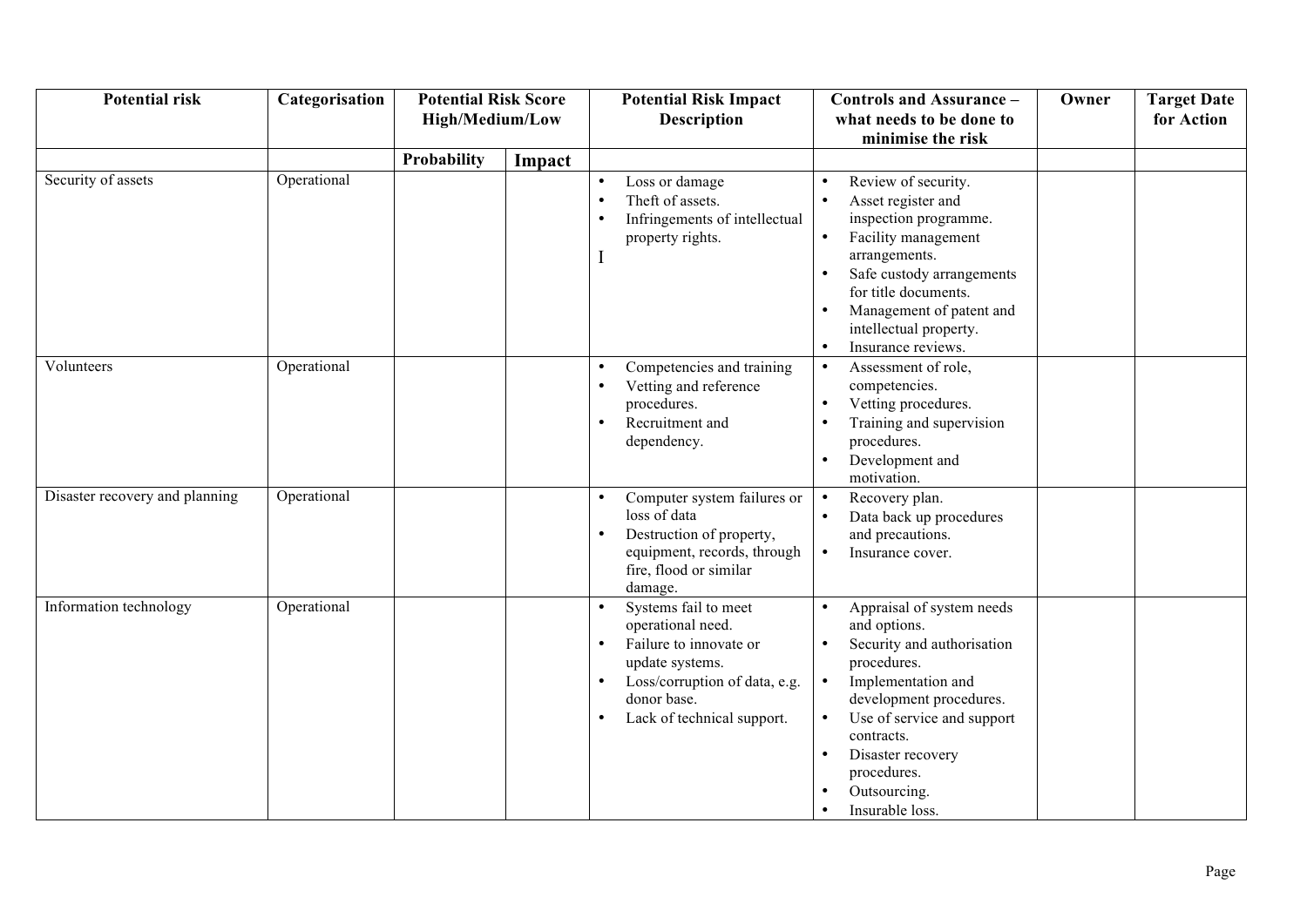| <b>Potential risk</b>                        | Categorisation | <b>Potential Risk Score</b><br><b>High/Medium/Low</b> |        |                                                                                                                                                                                          |                                                                                                                                                                                                                                                                                                                                                               | <b>Potential Risk Impact</b><br><b>Description</b> | Controls and Assurance -<br>what needs to be done to | Owner | <b>Target Date</b><br>for Action |
|----------------------------------------------|----------------|-------------------------------------------------------|--------|------------------------------------------------------------------------------------------------------------------------------------------------------------------------------------------|---------------------------------------------------------------------------------------------------------------------------------------------------------------------------------------------------------------------------------------------------------------------------------------------------------------------------------------------------------------|----------------------------------------------------|------------------------------------------------------|-------|----------------------------------|
|                                              |                |                                                       |        |                                                                                                                                                                                          | minimise the risk                                                                                                                                                                                                                                                                                                                                             |                                                    |                                                      |       |                                  |
|                                              |                | Probability                                           | Impact |                                                                                                                                                                                          |                                                                                                                                                                                                                                                                                                                                                               |                                                    |                                                      |       |                                  |
| Budgetary control and financial<br>reporting | Financial risk |                                                       |        | Budget does not match key<br>objectives and priorities.<br>Decisions made on<br>inaccurate financial<br>projections or reporting.<br>Decisions made based on<br>unreliable costing data. | Budgets linked to business<br>planning and objectives.<br>Timely and accurate<br>$\bullet$<br>monitoring and reporting.<br>Proper costing procedures<br>for product or service<br>delivery.<br>Adequate skills base to<br>produce and interpret<br>budgetary and financial<br>reporting.<br>Procedures to review and<br>action budget/cash flow<br>variances. |                                                    |                                                      |       |                                  |
| Reserves policies                            | Financial risk |                                                       |        | Lack of liquidity to respond<br>to new needs or<br>requirements<br>Inability to meet<br>commitments or planned<br>objectives.                                                            | Reserves policy linked to<br>business plans, activities<br>and identified financial and<br>operating risk.<br>Regular review of policy.                                                                                                                                                                                                                       |                                                    |                                                      |       |                                  |
| Cash flows sensitivity                       | Financial risk |                                                       |        | Inability to meet<br>commitments<br>Lack of liquidity to cover<br>variance.<br>Impact on operational<br>activities.                                                                      | Adequate cash flow<br>projections (prudence of<br>assumptions).<br>Identification of major<br>sensitivities.                                                                                                                                                                                                                                                  |                                                    |                                                      |       |                                  |
| Dependency on income sources                 | Financial risk |                                                       |        | Cash flow and budget<br>impact of loss of income<br>source.                                                                                                                              | Identification of major<br>dependencies.<br>Adequate reserves policy.<br>$\bullet$<br>Diversification plans.                                                                                                                                                                                                                                                  |                                                    |                                                      |       |                                  |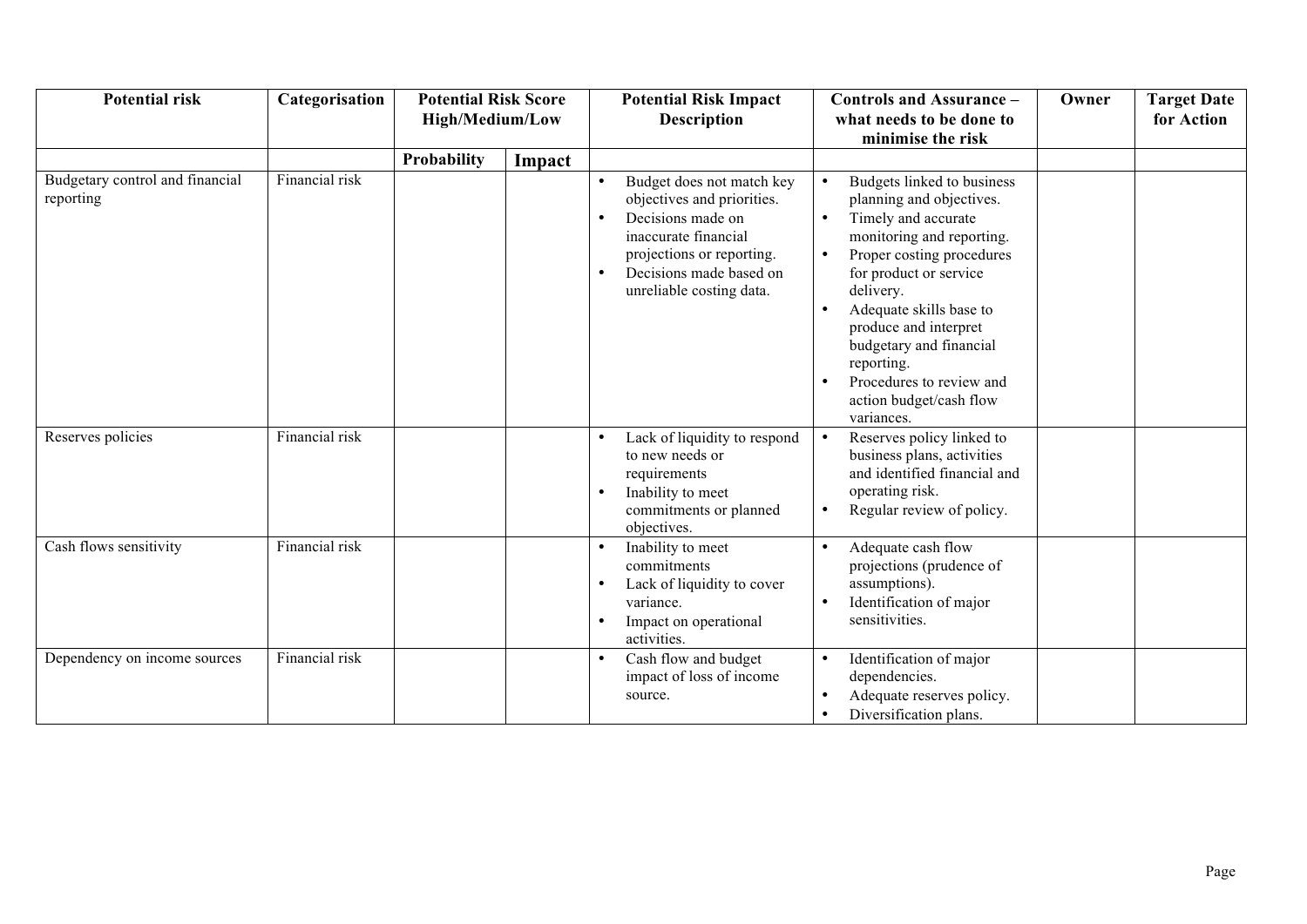| <b>Potential risk</b>                                              | Categorisation | <b>Potential Risk Score</b><br><b>High/Medium/Low</b> |        | <b>Potential Risk Impact</b><br><b>Description</b>                                                                                                                                                                       |                                                                                                                                                                                                                                                                                                                                                                                                                                           | Owner | <b>Target Date</b><br>for Action |
|--------------------------------------------------------------------|----------------|-------------------------------------------------------|--------|--------------------------------------------------------------------------------------------------------------------------------------------------------------------------------------------------------------------------|-------------------------------------------------------------------------------------------------------------------------------------------------------------------------------------------------------------------------------------------------------------------------------------------------------------------------------------------------------------------------------------------------------------------------------------------|-------|----------------------------------|
|                                                                    |                | Probability                                           | Impact |                                                                                                                                                                                                                          | minimise the risk                                                                                                                                                                                                                                                                                                                                                                                                                         |       |                                  |
| Inappropriate or loss-making non-<br>charitable trading activities | Financial risk |                                                       |        | Resources withdrawn from<br>key objectives<br>Resources and energy<br>diverted from profitable<br>fund-raising or core<br>activities.<br>Regulatory action and<br>accountability.<br>Reputational risk if<br>publicised. | Monitoring and review of<br>business performance and<br>return.<br>Adequacy of budgeting and<br>$\bullet$<br>financial reporting within<br>the subsidiary or activity<br>budget.<br>Adequate authorisation<br>procedures for any funding<br>provided by charity<br>(prudence, proper advice,<br>investment criteria).<br>Reporting funding and<br>performance as part of<br>charity's own financial<br>reporting.<br>Viability appraisal. |       |                                  |
| Investment policies                                                | Financial risk |                                                       |        | Financial loss through<br>inappropriate or speculative<br>investment<br>Financial loss through lack<br>of investment advice, lack<br>of diversity.<br>Cash flow difficulties<br>arising from lack of<br>liquidity.       | Investment policy.<br>Proper investment advice or<br>management.<br>Diversity, prudence and<br>liquidity criteria.<br>Adequate reserves policy.<br>Regular performance<br>monitoring.                                                                                                                                                                                                                                                     |       |                                  |
| Fraud or error                                                     | Financial risk |                                                       |        | Financial loss<br>Reputational risk.<br>Regulatory action.<br>Impact on funding.                                                                                                                                         | Financial control<br>procedures.<br>Segregation of duties.<br>$\bullet$<br>Authorisation limits.<br>$\bullet$<br>Security of assets.<br>Insurable risks.<br>Further advice is available<br>in our guidance CCB.                                                                                                                                                                                                                           |       |                                  |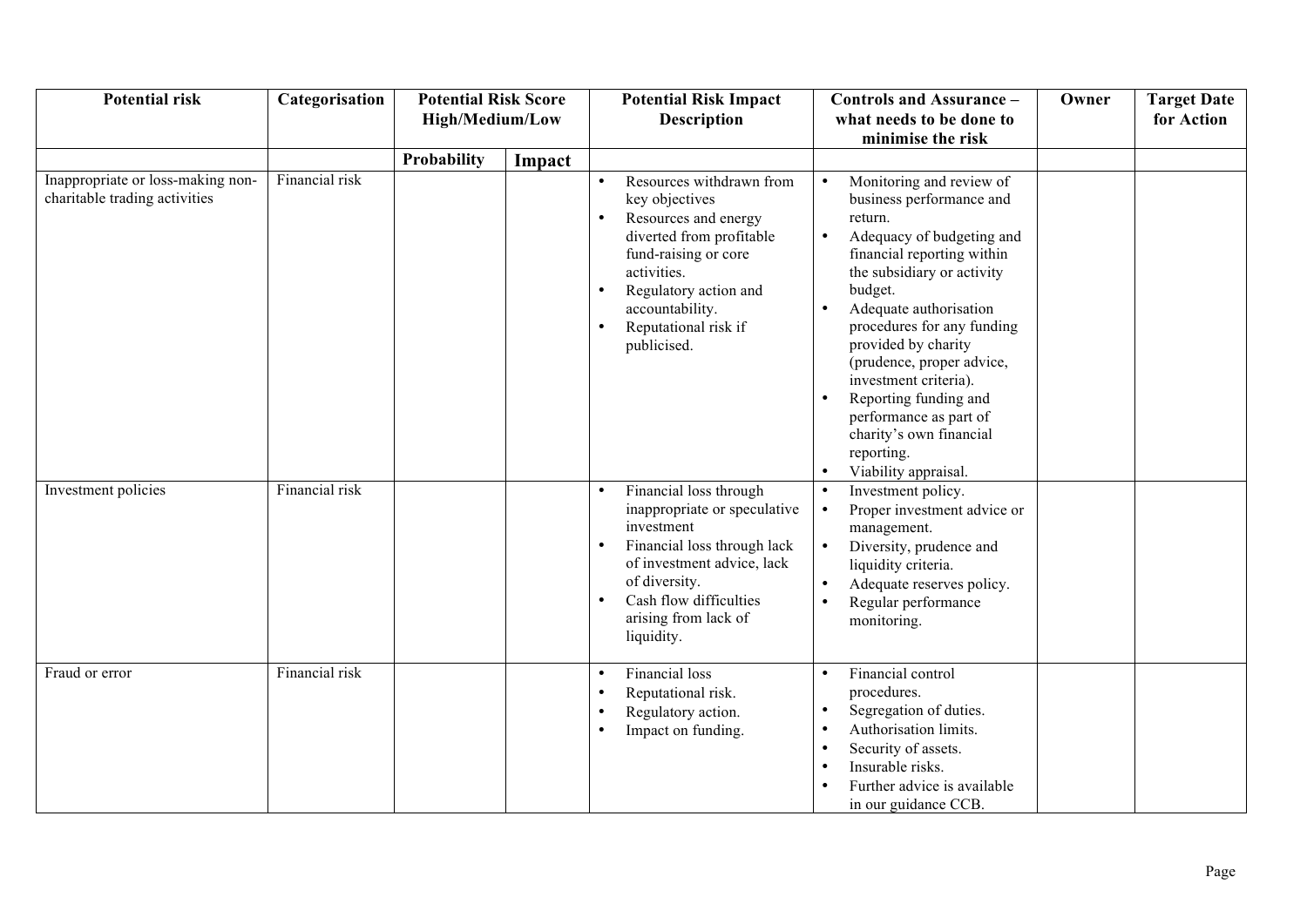| <b>Potential risk</b>                                                                                                                                                                                                                                                                                                                              | Categorisation                             | <b>Potential Risk Score</b><br><b>High/Medium/Low</b> |        | <b>Potential Risk Impact</b><br><b>Description</b>                                                                                                                                                                                   | Controls and Assurance -<br>what needs to be done to                                                                                                                                                                                                                                        | Owner | <b>Target Date</b><br>for Action |
|----------------------------------------------------------------------------------------------------------------------------------------------------------------------------------------------------------------------------------------------------------------------------------------------------------------------------------------------------|--------------------------------------------|-------------------------------------------------------|--------|--------------------------------------------------------------------------------------------------------------------------------------------------------------------------------------------------------------------------------------|---------------------------------------------------------------------------------------------------------------------------------------------------------------------------------------------------------------------------------------------------------------------------------------------|-------|----------------------------------|
|                                                                                                                                                                                                                                                                                                                                                    |                                            |                                                       |        |                                                                                                                                                                                                                                      | minimise the risk                                                                                                                                                                                                                                                                           |       |                                  |
|                                                                                                                                                                                                                                                                                                                                                    |                                            | Probability                                           | Impact |                                                                                                                                                                                                                                      |                                                                                                                                                                                                                                                                                             |       |                                  |
| Public perception                                                                                                                                                                                                                                                                                                                                  | Environmental/<br>external factors         |                                                       |        | Impact on voluntary income<br>Impact on use of services by<br>beneficiaries.<br>Ability to access grants or<br>contract funding.                                                                                                     | Communication with<br>supporters and beneficiaries.<br>Quality financial, annual<br>$\bullet$<br>report and review reporting.<br>PR training/procedures.                                                                                                                                    |       |                                  |
| Demographic consideration                                                                                                                                                                                                                                                                                                                          | Environmental/<br>external factors         |                                                       |        | Impact of demographic<br>distribution of donors to<br>beneficiaries<br>Increasing or decreasing<br>beneficiary class.<br>Increasing or decreasing<br>donor class.                                                                    | Profiling of donor base.<br>$\bullet$<br>Profiling and understanding<br>$\bullet$<br>of beneficiary needs.<br>Use of actuarial analysis to<br>$\bullet$<br>establish future funding<br>requirements.                                                                                        |       |                                  |
| Government Policy                                                                                                                                                                                                                                                                                                                                  | Environmental/<br>external factors         |                                                       |        | Availability of contract<br>grant funding<br>Impact of tax regime on<br>voluntary giving.<br>Impact of general legislation<br>or regulation on activities<br>undertaken.<br>Role of voluntary sector.                                | Monitoring of proposed<br>legal and regulatory<br>changes.                                                                                                                                                                                                                                  |       |                                  |
| Compliance with legislation and<br>regulations<br>Consideration of law and<br>regulations needs to be specific to<br>each individual charity, as risk<br>areas will be dependent on<br>activities undertaken. The<br>following examples should not<br>therefore be used as a checklist:<br>Charity law.<br>Own constitution<br><b>Trustees Act</b> | Compliance risk<br>(law and<br>regulation) |                                                       |        | Fines, penalties or censure<br>from licensing or activity<br>regulators<br>Loss of licence to undertake<br>particular activity (link to<br>operational risks)<br>Employee or consumer<br>action for negligence<br>Reputational risks | Identify key legal and<br>regulatory requirements.<br>Allocate responsibility for<br>key compliance procedures.<br>Compliance monitoring and<br>$\bullet$<br>reporting.<br>Compliance reports from<br>Regulators, auditors and<br>staff considered and<br>actioned at appropriate<br>level. |       |                                  |